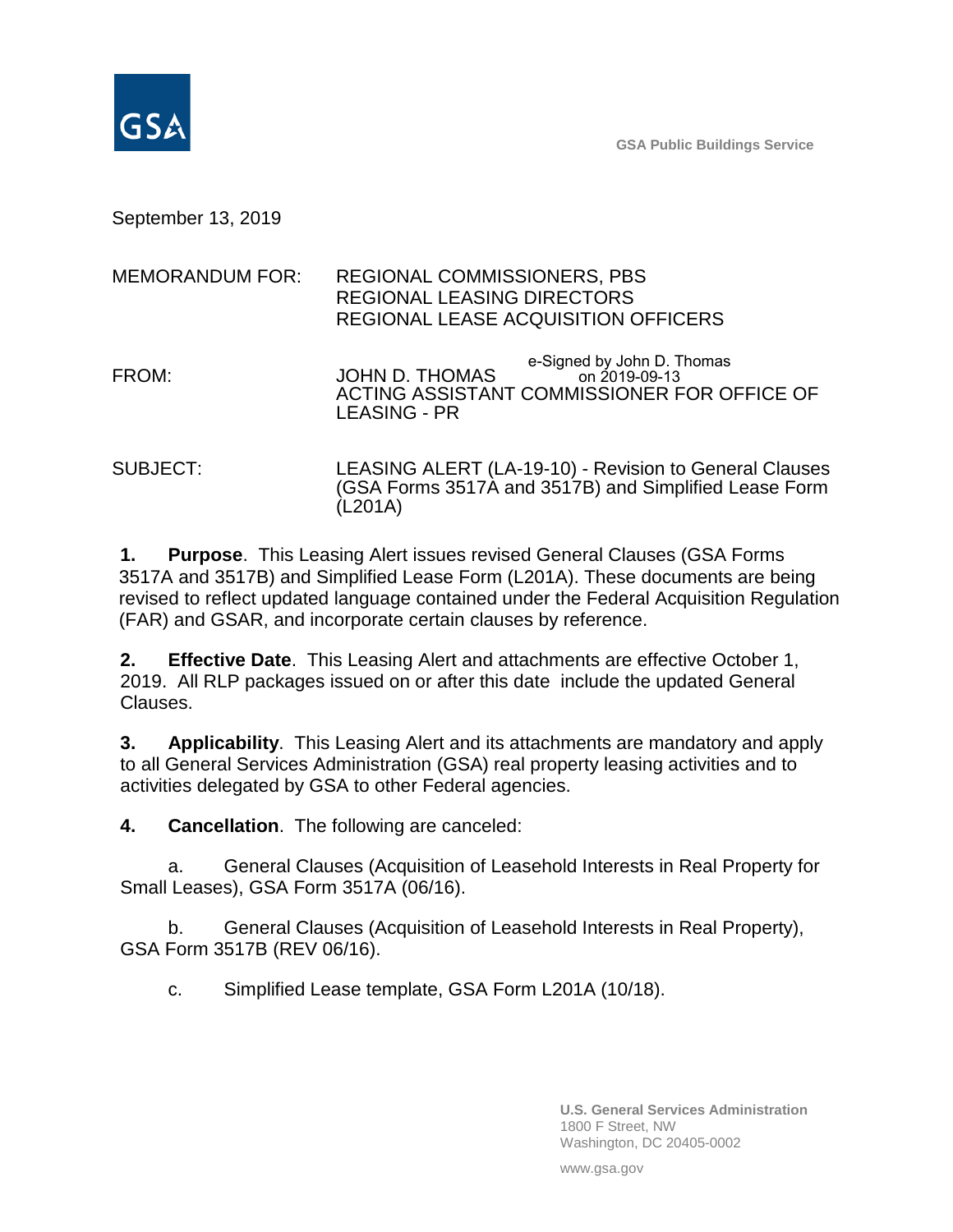**5. Instructions and Procedures**. Instructions and procedures are found in Attachment 1, Leasing Alert Summary.

Attachment 1, Leasing Alert Summary

Attachment 2, General Clauses, GSA Form 3517A (REV 10/19)

Attachment 3, General Clauses, GSA Form 3517B (REV 10/19)

Attachment 4, Simplified Lease Form, GSA Form L201A (10/19)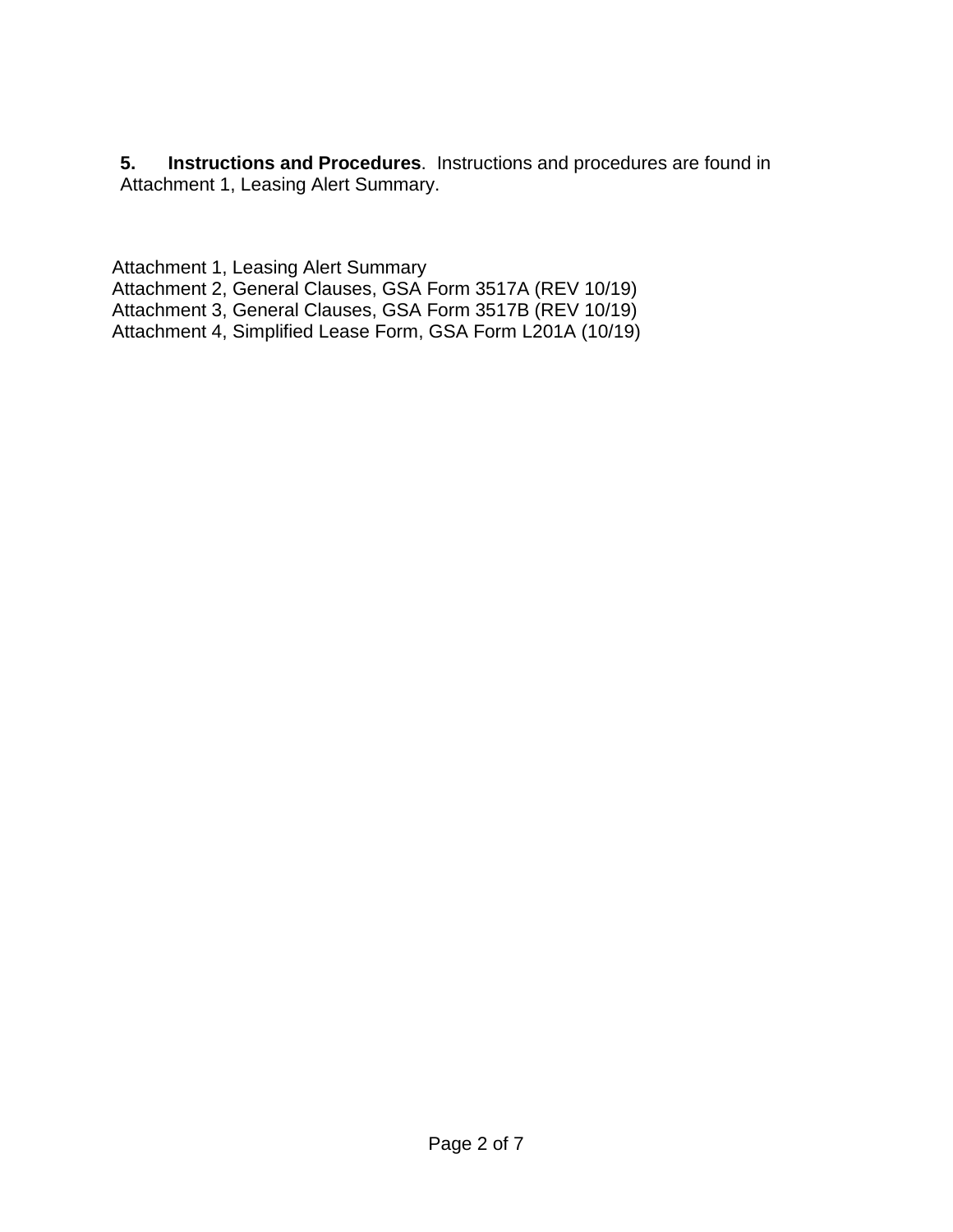## **Leasing Alert Summary**

This Leasing Alert issues a revised Simplified Lease template (L201A) and General Clauses (GSA Forms 3517A and 3517B). These documents are being revised to reflect updated language contained under the FAR and GSAR and incorporate certain clauses by reference.

Instructions and Procedures:

## 1. Simplified Lease Model

Leasing Specialists shall use the latest version of the Simplified Lease Form, GSA Form L201A, when issuing RLP packages under the Simplified Lease Model. The Simplified Lease includes or incorporates by reference all applicable General Clause language.

The 10/19 version of the Simplified Lease document reflects changes as follows:

- a. FAR 52.204-7 SYSTEM FOR AWARD MANAGEMENT (OCT 2018): Changed date in heading to reflect FAR clause updates as follows:
	- i. Registration in SAM is now required at submission of initial offers.
	- ii. Prior references to "DUNS" and DUNS+4 are now "unique entity identifier" and "Electronic Funds Transfer (EFT) indicator," respectively.
	- iii. Language was removed which required CO to proceed to the otherwise successful registered offer if an offeror does not register timely.
- b. FAR 52.204-10 REPORTING EXECUTIVE COMPENSATION AND FIRST-TIER SUBCONTRACT AWARDS (OCT 2018): Changed date in heading to reflect FAR clause update.
- c. FAR 52.204-13 SYSTEM FOR AWARD MANAGEMENT MAINTENANCE (OCT 2018) Changed date in heading to reflect FAR clause updates as follows:
	- i. Offeror must maintain registration in SAM during contract performance.
- d. FAR 52.204-19 INCORPORATION BY REFERENCE OF REPRESENTATIONS AND CERTIFICATIONS (DEC 2014). FAR clause added.
- e. FAR 52.204-25 PROHIBITION ON CONTRACTING FOR CERTAIN TELECOMMUNICATIONS AND VIDEO SURVEILLANCE SERVICES OR EQUIPMENT (AUG 2019): New FAR clause added to implement Section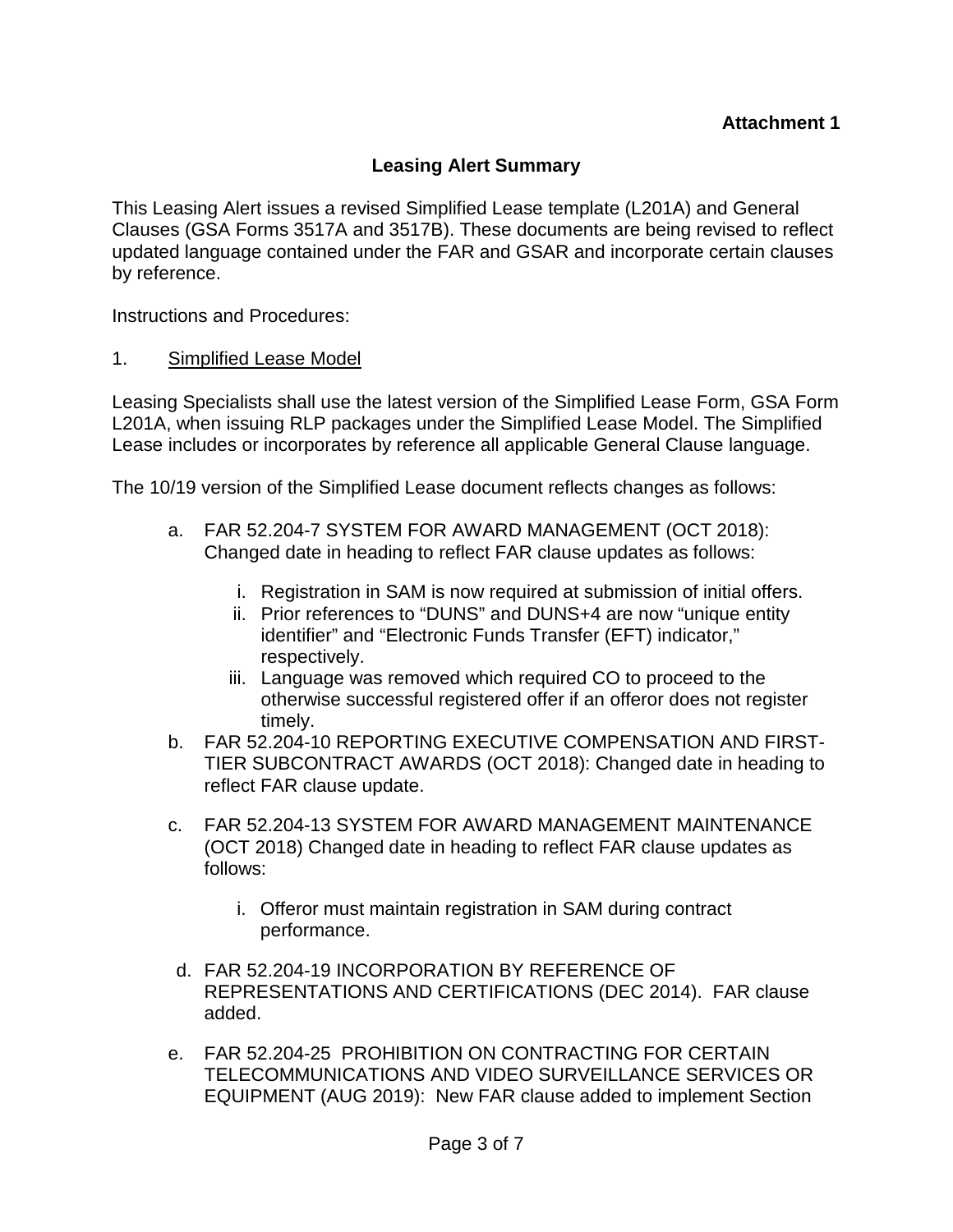889 of the John S. McCain National Defense Authorization Act, FAR Case 2018-17, and GSA Class Deviation CD-2019-11. Prohibits covered telecommunications equipment or services.

- f. FAR 52.219-9 SMALL BUSINESS SUBCONTRACTING PLAN (AUG 2018) ALTERNATE III (JAN 2017): Changed date in heading to reflect FAR clause update.
- g. FAR 52.222.26 EQUAL OPPORTUNITY (SEP 2016): Changed date in heading to reflect FAR clause update.
- h. FAR 52.232-33 PAYMENT BY ELECTRONIC FUNDS TRANSFER-SYSTEM FOR AWARD MANAGEMENT (OCT 2018) Changed date in heading to reflect FAR clause update.
- i. GSAR 552.204-70 REPRESENTATION REGARDING CERTAIN TELECOMMUNICATIONS AND VIDEO SURVEILLANCE SERVICES OR EQUIPMENT (AUG 2019) New FAR clause added to implement Section 889 of the John S. McCain National Defense Authorization Act, FAR Case 2018-17, and GSA Class Deviation CD-2019-11. Prohibits covered telecommunications equipment or services and requires offeror to represent whether covered equipment is provided to the Government.
- j. GSAR 552.215-70 EXAMINATION OF RECORDS BY GSA (JUL 2016): Changed date in heading to reflect GSAR clause update.
- k. GSAR 552.219-73 GOALS FOR SUBCONTRACTING PLAN (JUN 2005). GSAR clause deleted.

## 2. General Clauses GSA Form 3517A

Leasing Specialists shall use the latest version of General Clauses GSA Form 3517A when assembling RLPs using the Small Lease templates (3626) or FEMA Disaster leases at or below the SLAT. The 3517A includes or incorporates by reference all applicable General Clause language.

The 10/19 version of the GSA Form 3517A reflects changes as follows:

- a. FAR 52.204-7 SYSTEM FOR AWARD MANAGEMENT (OCT 2018): Changed date in heading to reflect FAR clause update. See Simplified Lease above for description of changes.
- b. FAR 52.204-10 REPORTING EXECUTIVE COMPENSATION AND FIRST-TIER SUBCONTRACT AWARDS (OCT 2018): Changed date in heading to reflect FAR clause update.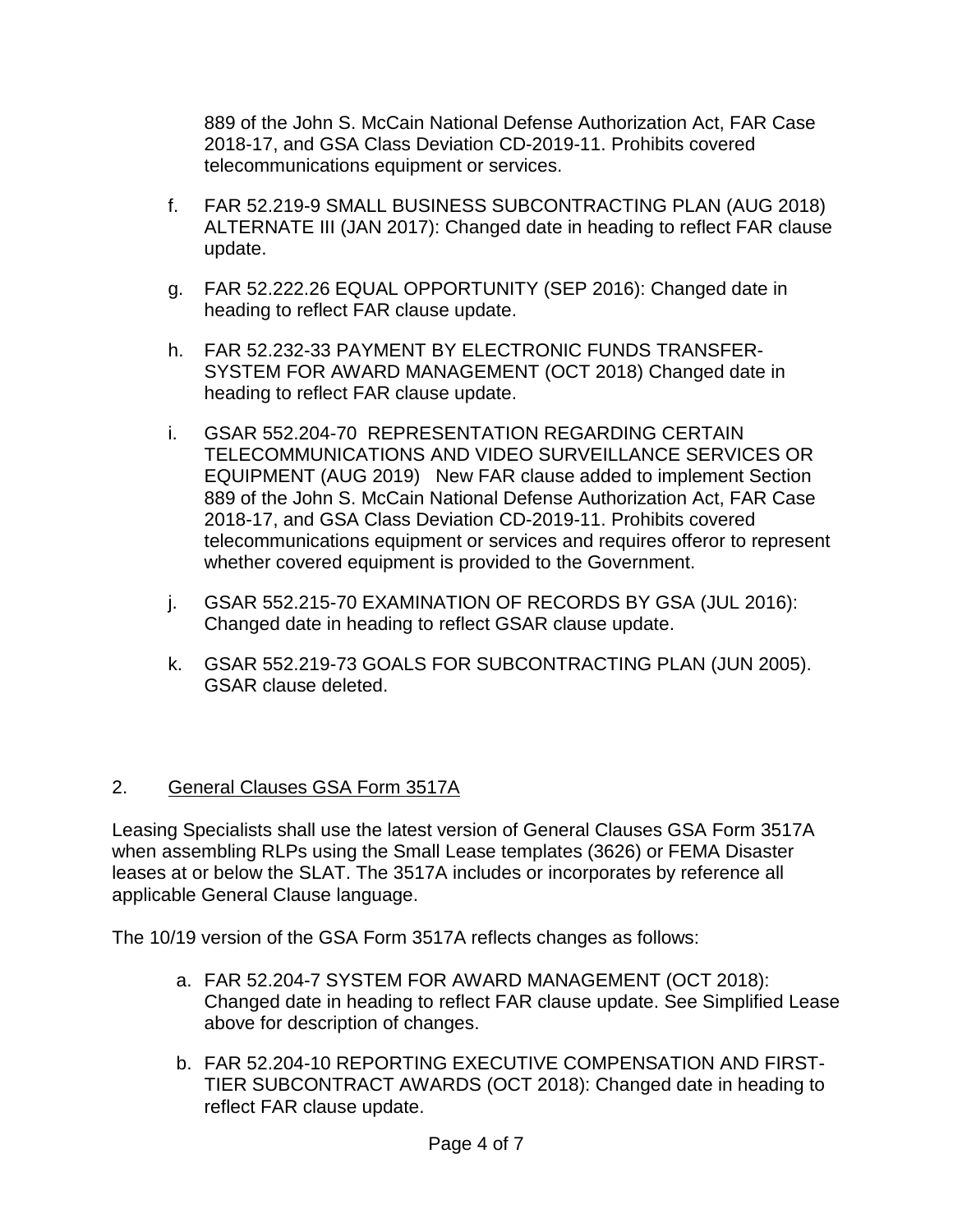- c. FAR 52.204-13 SYSTEM FOR AWARD MANAGEMENT MAINTENANCE (OCT 2018) Changed date in heading to reflect FAR clause update. See Simplified Lease above for description of changes.
- d. FAR 52.204-19 INCORPORATION BY REFERENCE OF REPRESENTATIONS AND CERTIFICATIONS (DEC 2014). FAR clause added.
- e. FAR 52.204-25 PROHIBITION ON CONTRACTING FOR CERTAIN TELECOMMUNICATIONS AND VIDEO SURVEILLANCE SERVICES OR EQUIPMENT (AUG 2019): See Simplified Lease above for description of changes.
- f. FAR 52.219-9 SMALL BUSINESS SUBCONTRACTING PLAN (AUG 2018) ALTERNATE III (JAN 2017): Changed date in heading to reflect FAR clause update.
- g. FAR 52.222-26 EQUAL OPPORTUNITY (SEP 2016): Changed date in heading to reflect FAR clause update.
- h. FAR 52.232-33 PAYMENT BY ELECTRONIC FUNDS TRANSFER-SYSTEM FOR AWARD MANAGEMENT (OCT 2018) Changed date in heading to reflect FAR clause update.
- i. GSAR 552.204-70 REPRESENTATION REGARDING CERTAIN TELECOMMUNICATIONS AND VIDEO SURVEILLANCE SERVICES OR EQUIPMENT (AUG 2019): See Simplified Lease above for description of changes.
- j. GSAR 552.215-70 EXAMINATION OF RECORDS BY GSA (JUL 2016): Changed date in heading to reflect GSAR clause update.
- k. GSAR 552.219-73 GOALS FOR SUBCONTRACTING PLAN (JUN 2005). GSAR clause deleted.
- 3. General Clauses GSA Form 3517B

Leasing Specialists shall use the latest version of the General Clauses GSA Form 3517B for all RLP packages except for Simplified, Small, and Disaster leases at or below SLAT. The 10/19 version of GSA Form 3517B reflects changes as follows:

- a. FAR 52.204-7 SYSTEM FOR AWARD MANAGEMENT (OCT 2018): Changed date in heading to reflect FAR clause update. See Simplified Lease above for description of changes.
- b. FAR 52.204-10 REPORTING EXECUTIVE COMPENSATION AND FIRST-TIER SUBCONTRACT AWARDS (OCT 2018): Changed date in heading to reflect FAR clause update.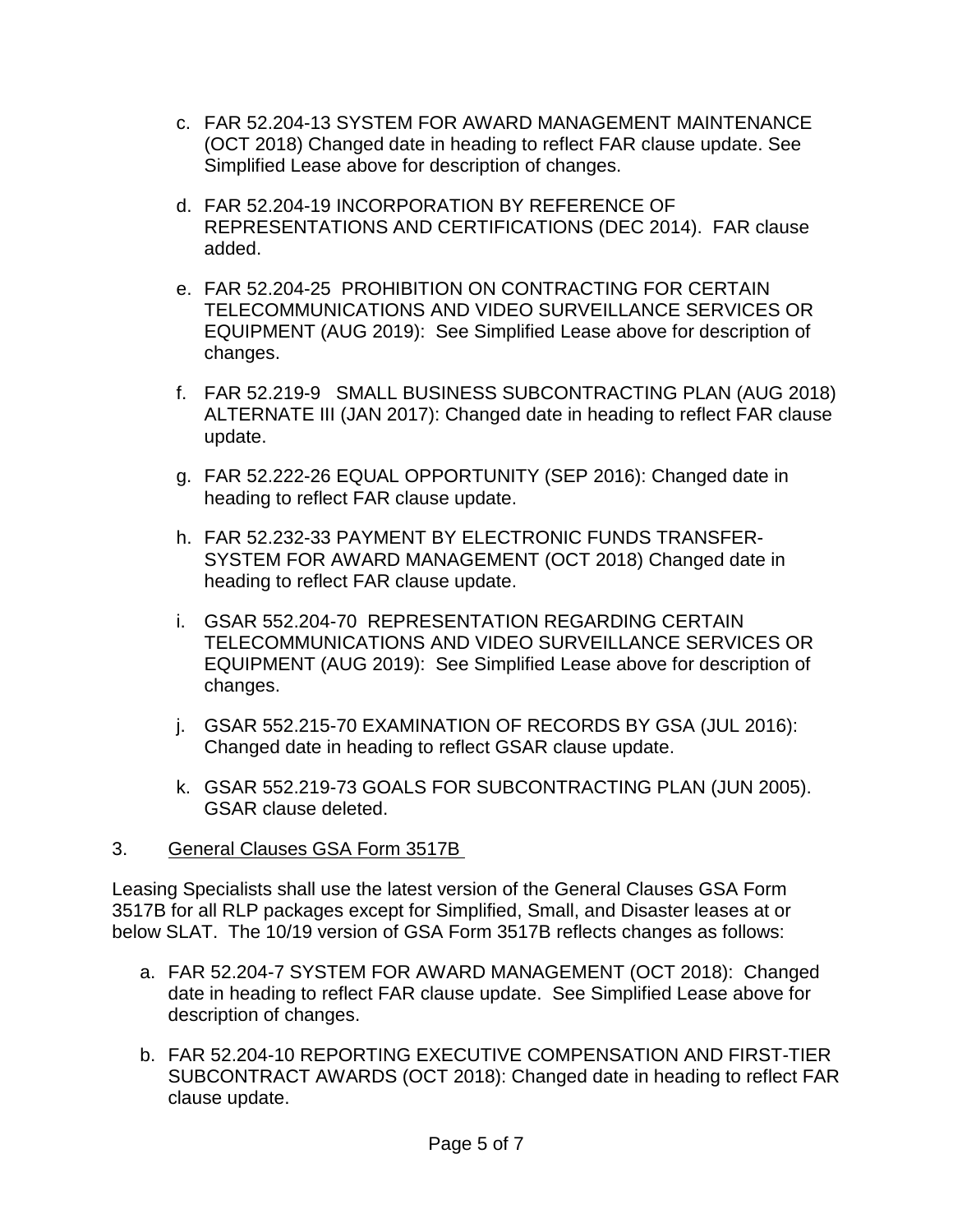- c. FAR 52.204-13 SYSTEM FOR AWARD MANAGEMENT MAINTENANCE (OCT 2018): Changed date in heading to reflect FAR clause update. See Simplified Lease above for description of changes.
- d. FAR 52.204-19 INCORPORATION BY REFERENCE OF REPRESENTATIONS AND CERTIFICATIONS (DEC 2014). FAR clause added.
- e. FAR 52.219-8 UTILIZATION OF SMALL BUSINESS CONCERNS (OCT 2018): Changed date in heading to reflect FAR clause update.
- f. FAR 52.219-9 SMALL BUSINESS SUBCONTRACTING PLAN (AUG 2018) ALTERNATE III (JAN 2017): Changed date in heading to reflect FAR clause update.
- g. FAR 52.222-26 EQUAL OPPORTUNITY (SEP 2016): Changed date in heading to reflect FAR clause update.
- h. FAR 52.232-33 PAYMENT BY ELECTRONIC FUNDS TRANSFER SYSTEM FOR AWARD MANAGEMENT (OCT 2018): Changed date in heading to reflect FAR clause update.
- i. GSAR 552.215-70 EXAMINATION OF RECORDS BY GSA (JUL 2016): Changed date in heading to reflect GSAR clause update; clause incorporated by reference.
- j. GSAR 552.219-73 GOALS FOR SUBCONTRACTING PLAN (JUN 2005). GSAR clause deleted.
- k. GSAR 552.270-13 PROPOSALS FOR ADJUSTMENT (OCT 2016) Changed date in heading to reflect GSAR clause update; clause incorporated by reference.
- l. FAR 52.204-25 PROHIBITION ON CONTRACTING FOR CERTAIN TELECOMMUNICATIONS AND VIDEO SURVEILLANCE SERVICES OR EQUIPMENT (AUG 2019): See Simplified Lease above for description of changes .
- m. GSAR 552.204-70 REPRESENTATION REGARDING CERTAIN TELECOMMUNICATIONS AND VIDEO SURVEILLANCE SERVICES OR EQUIPMENT (AUG 2019): See Simplified Lease above for description of changes.